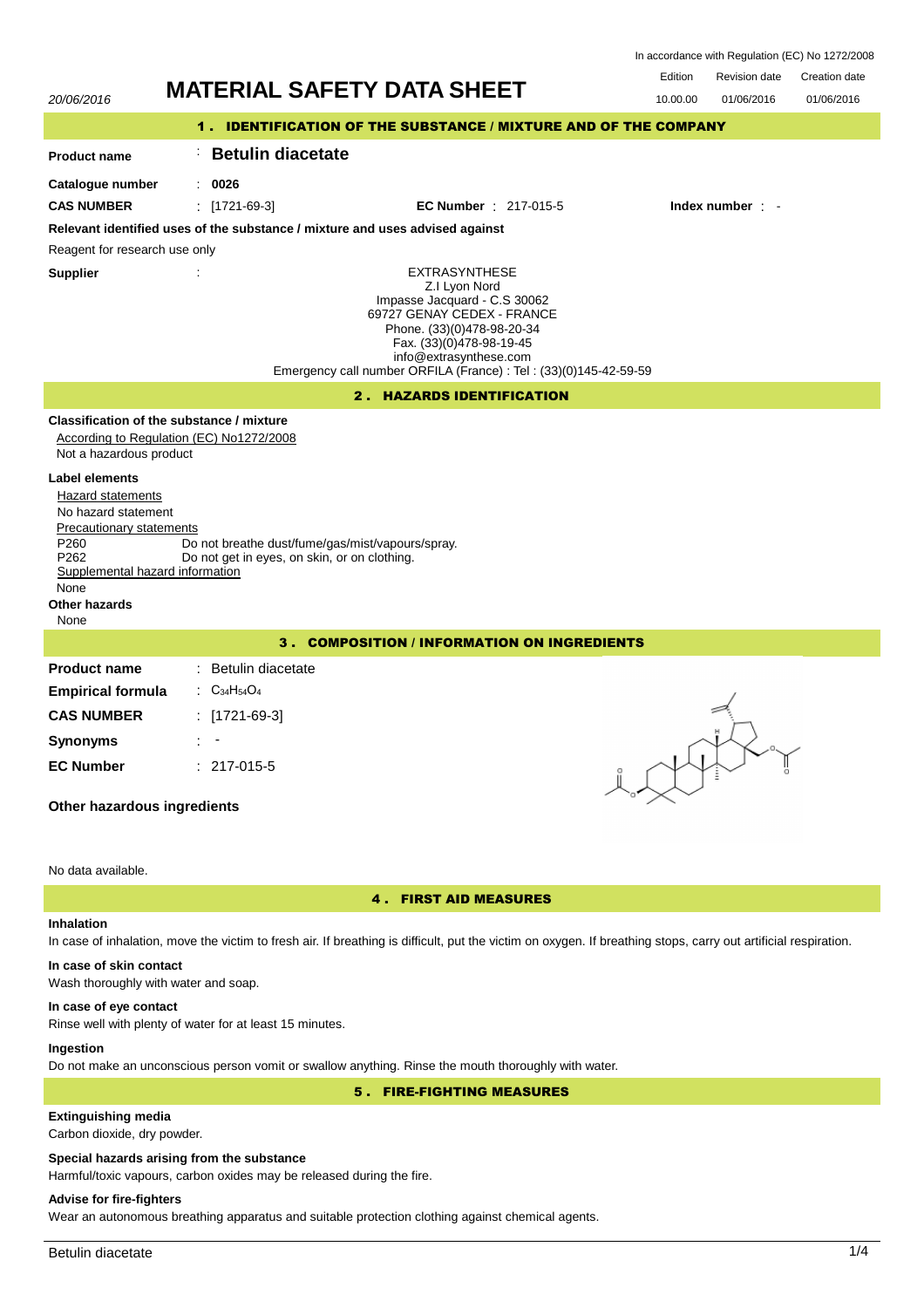### 6 . ACCIDENTAL RELEASE MEASURES

#### **Personal precautions**

Use personal protective equipment. Evacuate the personnel from the contaminated zone. Ensure adequate ventilation.

### **Environnemental precautions**

Keeping away from drains, surface and ground waters.

#### **Methods and materials for containment and cleaning up**

Clean up without creating dust and place in adapted and sealed containers for elimination. Wash the contaminated aera with water and soap. Confine washing water and dispose of it complying with the local regulations. After cleaning, quickly eliminate traces of water with a product absorbing liquids (for example : sand, sawdust, universal binder, Kieselguhr).

### 7 . HANDLING AND STORAGE

### **Precautions for safe handling**

Avoid formation of dust. Avoid contact with skin and eyes. During handling, wear suitable personal protective equipment (see section 8). Follow the normal measures for preventive fire protection.

**Specific handling** No data available.

**Specific end use(s)**

# No data available

#### **Conditions for safe storage, including any incompatibilities**

Store in a cool well-ventilated place. Keep container tightly closed in a dry place away from light.

Store at <+8°C

### 8 . EXPOSURE CONTROL/PERSONAL PROTECTION

### **Respiratory protection**

Wear imperatively an appropriated mask/respirator, tested and approved by standards such as NIOSH (US) or CEN (EU).

#### **Hand protection**

Handle with protective gloves. The selected gloves have to satisfy the specifications of EU Directive 89/686/EEC and the standard EN 374 derived from it.

### **Eye protection**

Wear safety glasses.

### **Skin protection**

Wear suitable protective clothing according to the quantity and the level of activity of the substance at the workplace.

|                                                       | <b>9. PHYSICAL AND CHEMICAL PROPERTIES</b> |
|-------------------------------------------------------|--------------------------------------------|
| Information on basic physical and chemical properties |                                            |
| Physical state                                        | : Powder                                   |
| Color                                                 | : White                                    |
| Solubility in                                         | Ethyl alcohol (Poorly soluble)             |
|                                                       | : Methylene chloride (Soluble)             |
| Initial boiling point                                 | : No data available.                       |
| Flash point                                           | : No data available.                       |
| рH                                                    | : No data available.                       |
| Partition coefficient: n-octanol/water                | : No data available.                       |
| Auto-ignition temperature                             | : No data available.                       |
| Decomposition temperature                             | : No data available.                       |
| Viscosity                                             | : No data available.                       |
| Melting point                                         | $: 217-221^{\circ}$ C                      |
| <b>Other information</b>                              |                                            |

#### No data available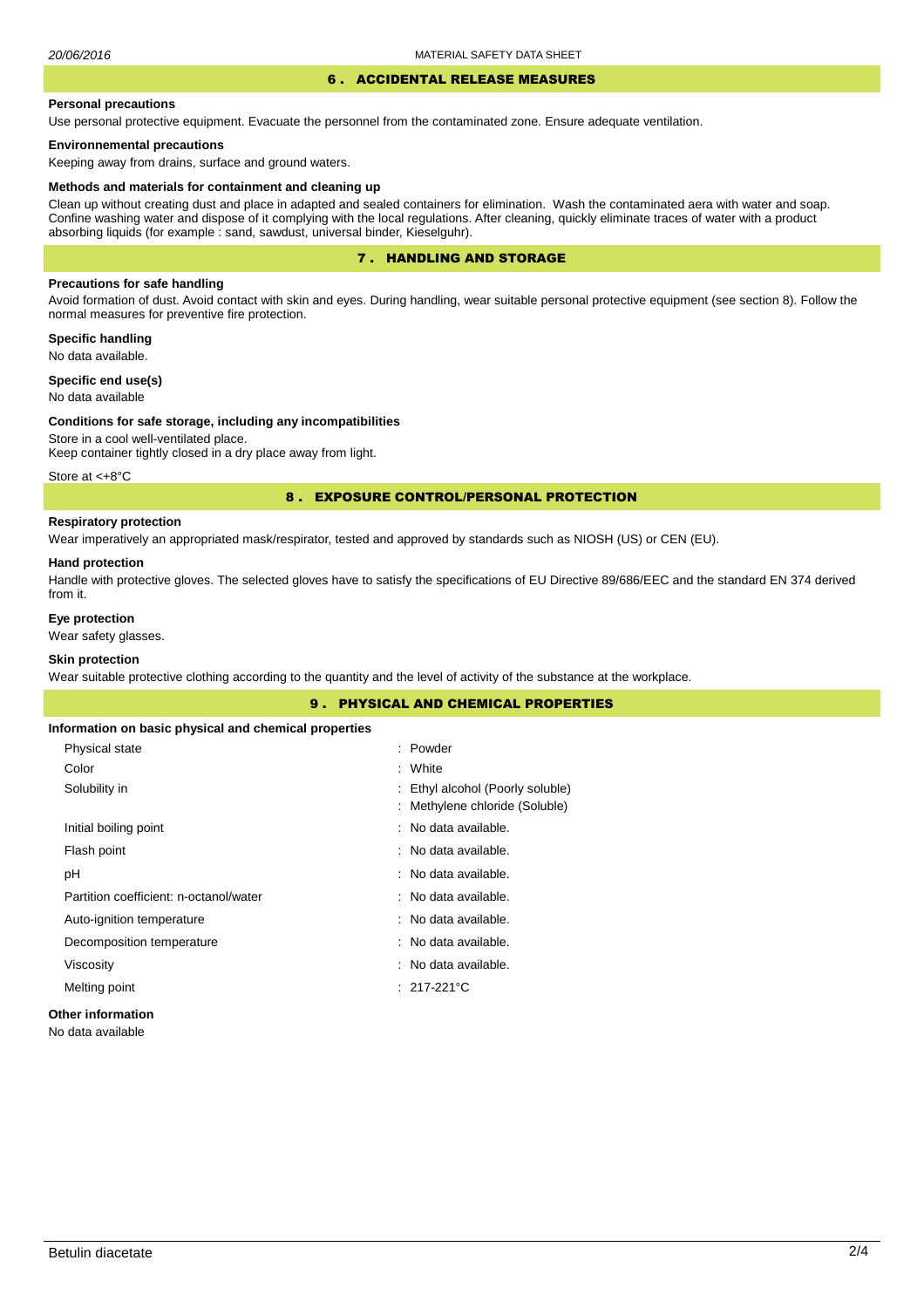#### 10 . STABILITY AND REACTIVITY

#### **Reactivity**

No data available.

### **Chemical stability**

Stable under recommanded storage conditions.

#### **Possibility of hazardous reactions**

No hazardous reactions during storage and handling complying with the instructions.

**Conditions to avoid**

No data available.

**Incompatible materials**

No data available.

### **Hazardous decomposition products**

No hazardous decomposition products if the instructions for handling and storage are respected. During high overheating of the substance or during a fire, hazardous decomposition products may be produced.

### 11 . TOXICOLOGICAL INFORMATION

### **Acute oral toxicity**

No data available.

# **Acute dermal toxicity**

No data available.

#### **Acute inhalation toxicity**

No data available.

### **Skin Corrosion**

No data available.

#### **Skin Irritation**

No data available.

# **Serious Eye Damage**

No data available.

## **Eye Irritation**

No data available.

### **Respiratory Sensitisation**

No data available.

#### **Skin Sensitisation**

No data available.

### **Germ Cell Mutagenicity**

No data available.

### **Carcinogenictiy**

No data available.

### **Reproductive Toxicity**

No data available.

### **Specific Target Organ Toxicity - Single Exposure**

No data available.

### **Specific Target Organ Toxicity - Repeated Exposure**

No data available.

#### **Aspiration Hazard**

No data available.